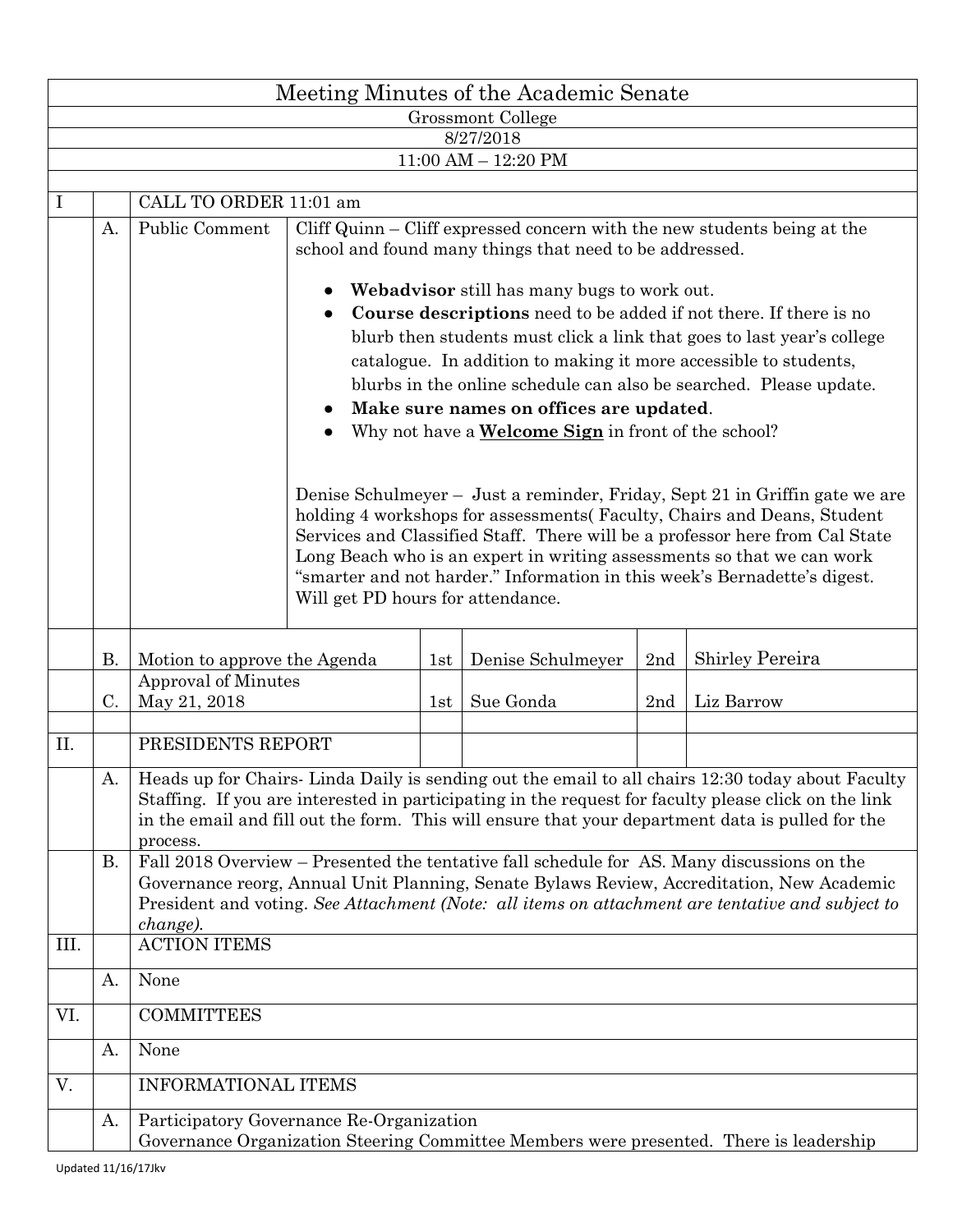|                   | with Faculty, Classified, and President Cabinet and some consultant members.                                                                                                                                                                             |                                                                                                                                                                                                                                                           |  |  |  |  |  |  |
|-------------------|----------------------------------------------------------------------------------------------------------------------------------------------------------------------------------------------------------------------------------------------------------|-----------------------------------------------------------------------------------------------------------------------------------------------------------------------------------------------------------------------------------------------------------|--|--|--|--|--|--|
|                   |                                                                                                                                                                                                                                                          | We started this reorg because there was internal dissatisfaction that many of the committees<br>were doing work that did not have committees to report into. Things were not getting done, and<br>many people were unclear of roles and responsibilities. |  |  |  |  |  |  |
|                   | This can move us forward in serving students, as well as recapture time, energy, and creativity.                                                                                                                                                         |                                                                                                                                                                                                                                                           |  |  |  |  |  |  |
|                   | Slide shown with Participatory governance overview. Showed current structure of our<br>governance. We did not eliminate 56 committees. We are streamlining our focus into the 7<br>committees. Split them into Operational and Participatory Governance. |                                                                                                                                                                                                                                                           |  |  |  |  |  |  |
|                   | See Powerpoint for details - attached.                                                                                                                                                                                                                   |                                                                                                                                                                                                                                                           |  |  |  |  |  |  |
|                   |                                                                                                                                                                                                                                                          |                                                                                                                                                                                                                                                           |  |  |  |  |  |  |
| Meeting Adjourned |                                                                                                                                                                                                                                                          | $12:20 \text{ pm}$                                                                                                                                                                                                                                        |  |  |  |  |  |  |
| Next Meeting      |                                                                                                                                                                                                                                                          | September 17, 2018                                                                                                                                                                                                                                        |  |  |  |  |  |  |